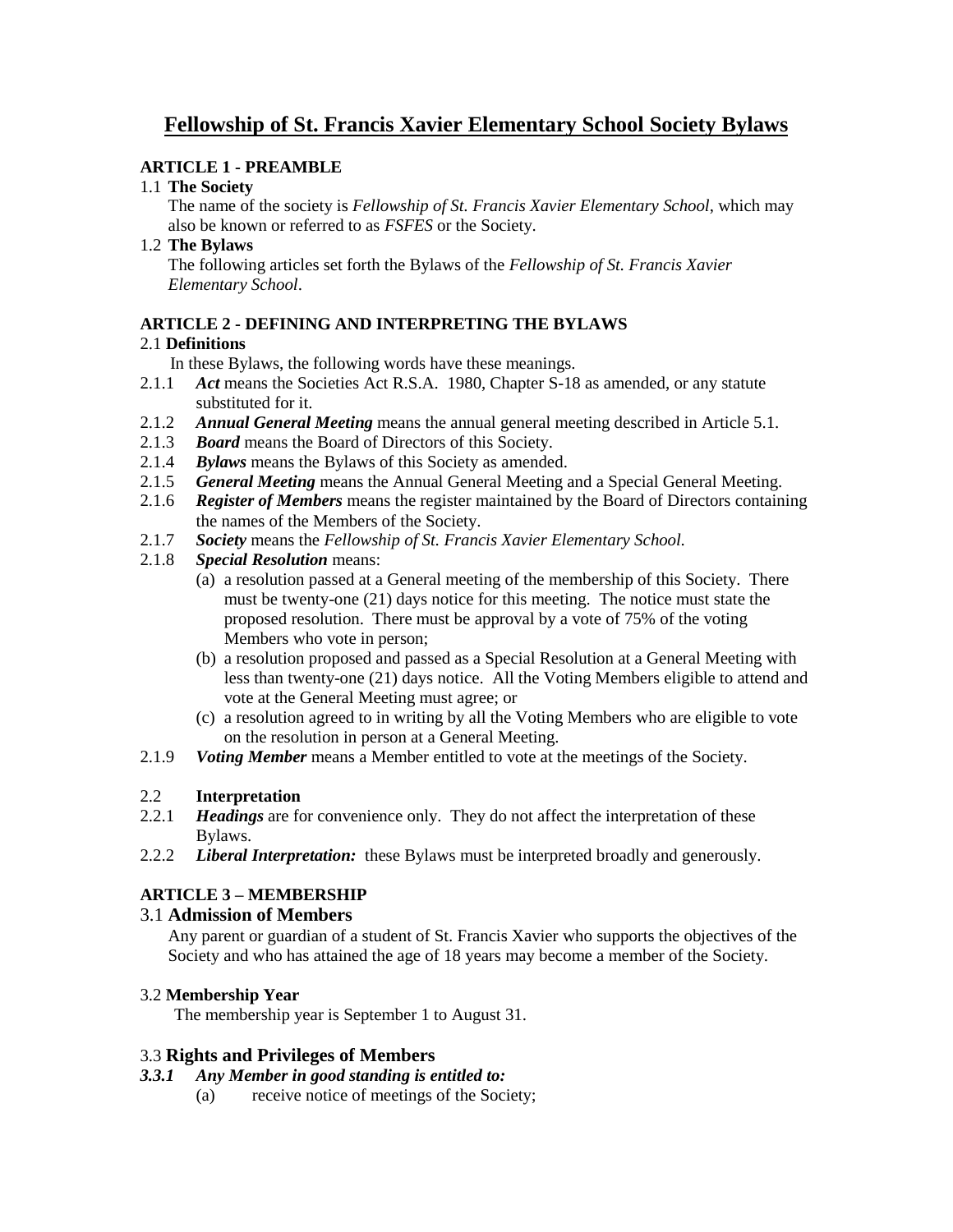- (b) attend any meeting of the Society;
- (c) speak at any meeting of the Society; and
- (d) vote

# *3.3.2 Number of Votes*

A Voting Member is entitled to one (1) vote at a meeting of the Society.

## *3.3.3 Member in Good Standing*

A member is in good standing when:

(a) the Member is not suspended as a Member as provided for under Article 4.4.

#### 3.4 **Suspension of Membership**

#### *3.4.1 Decision to Suspend*

The Society, at a Special Meeting called for that purpose, may suspend a Member's membership for any cause, which the society may deem reasonable.

## *3.4.2 Notice to the Member*

- 3.4.2.1 The affected Member will receive written notice of the Society's intention to deal with whether that Member should be suspended or not.
- 3.4.2.2 The notice will be sent by mail to the last known address of the Member shown in the records of the Society.
- 3.4.2.3 The notice will state the reasons why suspension is being considered and the date and location of the special meeting to enable the member to opportunity to attend the meeting if he/she so chooses.

## *3.4.3 Decision of the Society*

- 3.4.3.1 The Member will have an opportunity to appear before the Society to address the matter.
- 3.4.3.2 The Society will determine how the matter will be dealt with.
- 3.4.3.3 The decision of a majority vote of all members of the Society in good standing is final.

## 4.5 **Withdrawal from Membership**

- 4.5.1 A member wishing to withdraw from the executive in the Society may do so by notice in writing to the Secretary or Chair of the Society.
- 4.5.2. A parent or guardian ceases to be a member of the Society when their youngest child is no longer a student at St. Francis Xavier.

## **ARTICLE 4 – MEETINGS OF THE SOCIETY**

## **4.1 The Annual General Meeting**

The Society holds its annual general meeting each year on the date and in the location to be fixed by the Officers, such day to be not more than 15 months following the previous annual general meeting. The Society shall ensure that the members are made aware of this meeting by notice being posted at the School and included in the appropriate newsletter with not less than 5 days notice.

## **4.2 Special General Meeting**

- 4.2.1 A special meeting may be convened by order of the Officers at any time and at any place as the Officers shall determine.
- 4.2.2 Not less than 5 days notice of a special meeting shall be given to all members of the Society via email. Any notice of a special meeting must contain the purpose of such a meeting and the specific nature of any proposed action shall be set out in the notice with sufficient information to permit a member to develop a position with respect to the specific proposed action.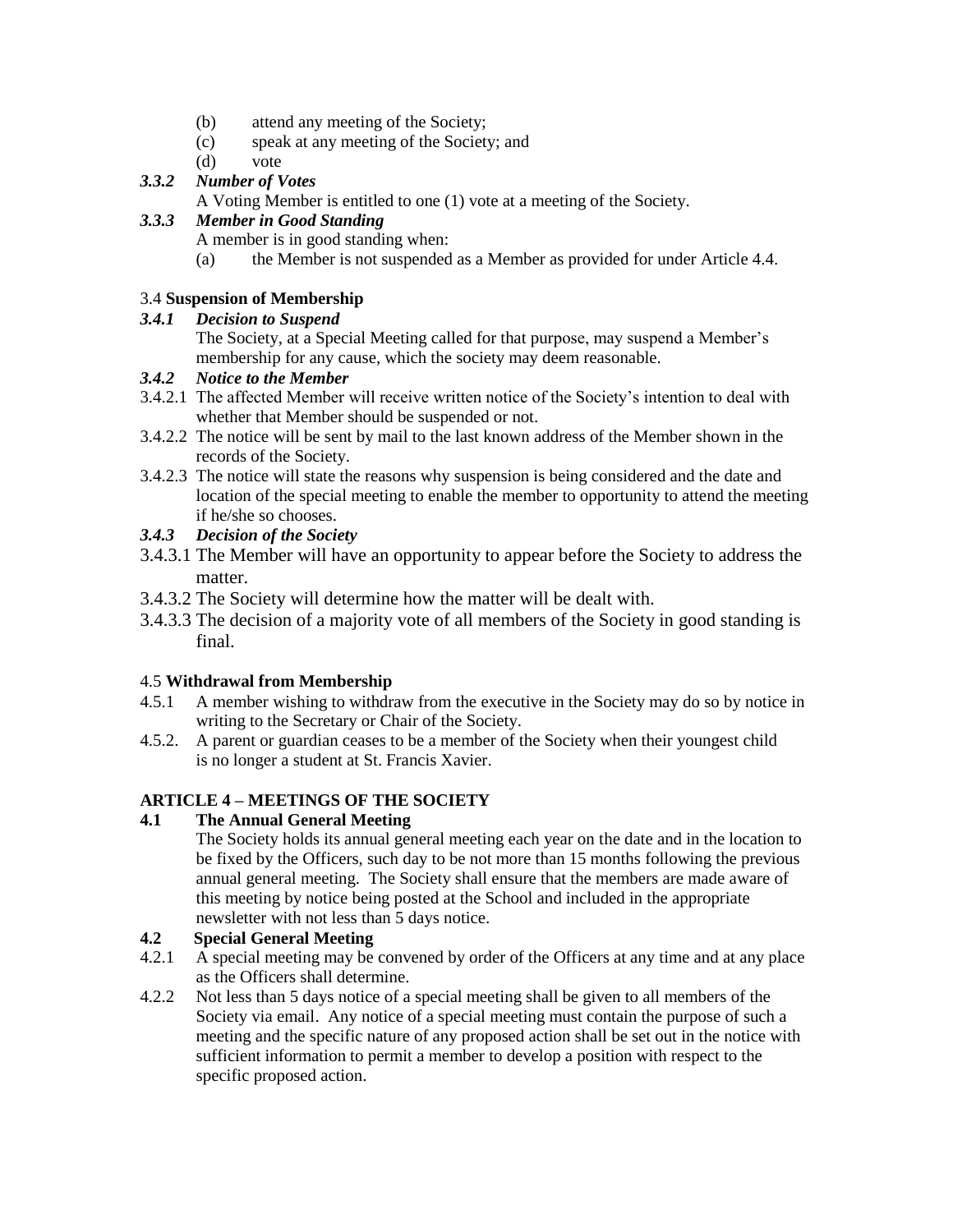## **4.3 Regular Meetings**

- 4.3.1 The Society may appoint a day in any month or months for regular meetings and even though no further notice shall be required for Members, the Society shall ensure that the members are made aware of these meetings by notice being posted at the School and included in the newsletters.
- 4.3.2 Meetings of the Society shall ordinarily be held at the school

## 4.4 **Proceedings at Meetings**

## *4.4.1 Voting*

- (a) Every member present at the meeting is entitled to one vote.
- (b) Members will vote by a show of hands with the majority determining the outcome of the vote.

## *4.4.2 Quorum*

4 The quorum for the transaction of business at any meetings of the Society shall be a majority of the number of Members present.

# **ARTICLE 5 – THE GOVERNMENT OF THE SOCIETY**

## **5.1 The Board of Directors**

The board (made up of the executive of St. Francis Xavier parent council) shall, subject to the by-laws or directions given it by majority vote at any meeting govern and manage the affairs of the Society.

# *5.1.1 Composition of the Board*

The Board consists of:

- (a) President
- (b) Vice President
- (c) Treasurer
- (d) Secretary
- (e) Past President

# *5.1.2 Election of the Board*

- 5.1.2.1 Each member of the Board of Directors shall be voted in at the annual general meeting and shall serve a one-year term.
- 5.1.2.2 Voting members may re-elect any Board member for a maximum of 6 consecutive terms.

# 5.2 **Duties of the Board of the Society**

# *5.2.1 President:*

- shall be ex-officio a member of all committees.
- he/she shall, when present, preside at all meetings of the society.

## *5.2.2 Vice-President:*

presides at meetings in the presidents' absence. In the absence of both, a chairperson may be elected at the meeting to preside.

# *5.2.3 Secretary:*

- $\bullet$ attend all meetings of the society,
- to keep accurate minutes of these meetings,
- in the case of the absence of the Secretary, his/her duties shall be discharged by such Member as may be appointed by the Board,
- keeps original signed copy of meeting minutes,
- is custodian of the Seal of the Society,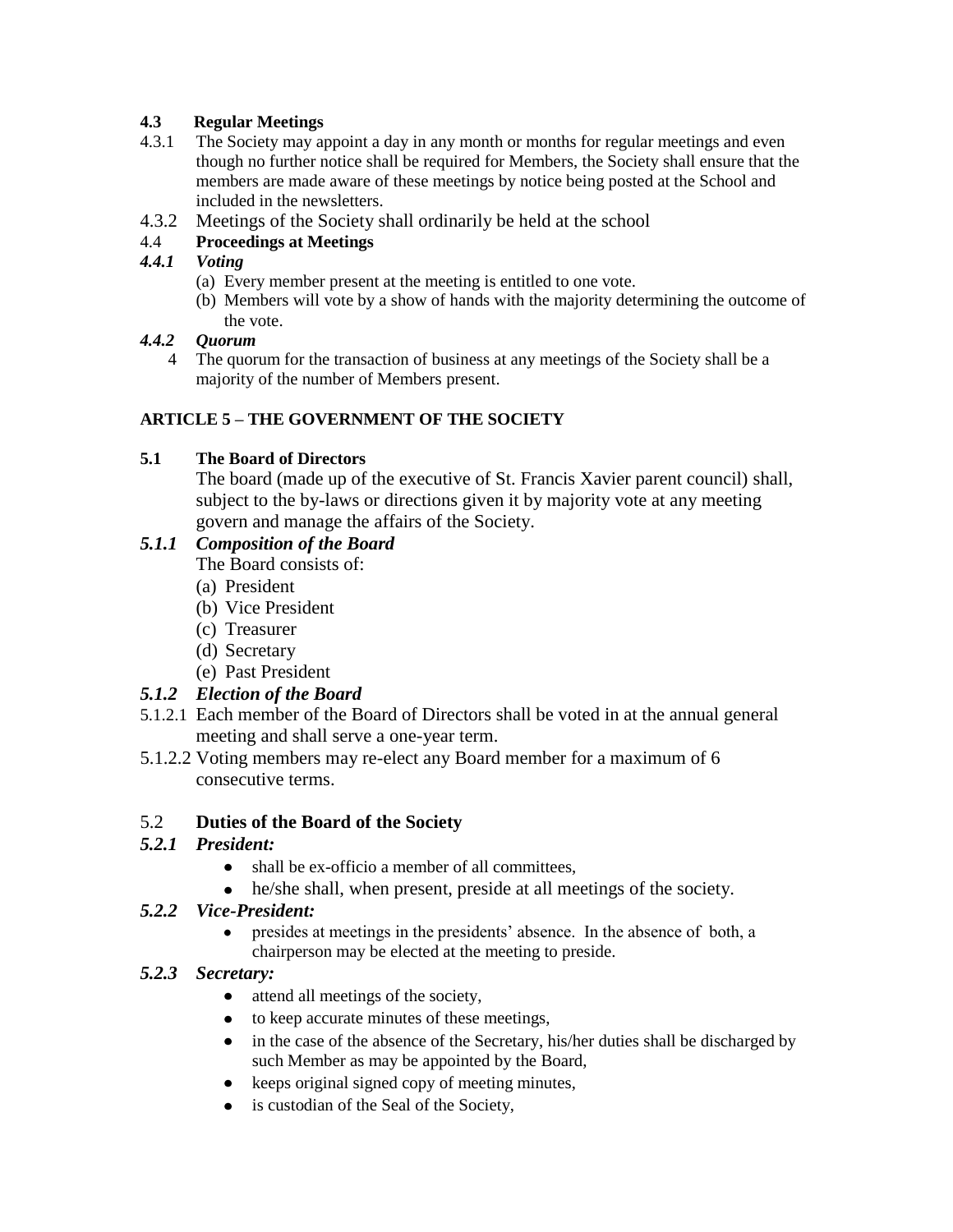- has charge of the Boards correspondence,  $\bullet$
- collects and receives the annual dues as levied by the society, such monies are turner over to the Treasurer,
- keeps a record of all the members of the society and their addresses,
- makes sure all notices of various meetings are sent,  $\bullet$
- files the annual return, changes in the board of the society, amendments in  $\bullet$ the bylaws and other incorporating documents with the Corporate Registry.

## 5.2.4 *Treasurer*

- $\bullet$ makes sure all monies paid to the Society are deposited in a chartered bank, treasury branch or trust company chosen by the board,
- present a full and detailed account of the receipts and disbursements to the Board  $\bullet$ monthly,
- ensure that complete and duly audited reports are available at the annual general  $\bullet$ meeting and submit a copy of these to the Secretary for the record of the Society,
- upon termination of his/her office, deliver to her successor all papers, funds and  $\bullet$ financial documents in his/her possession.

## 5.3 **Removal of Directors/Officers**

## *5.3.1 Decision to Remove*

The Society, at a Special Meeting called for that purpose, may suspend a Director/Officer's membership for any cause, which the society may deem reasonable.

## *5.3.2 Notice to the Director/Officer*

- 5.3.2.1 The affected Director/Officer will receive written notice of the Society's intention to deal with whether that Director/Officer should be removed or not.
- 5.3.2.2 The notice will be sent by mail to the last known address of the Director/Officer shown in the records of the Society.
- 5.3.2.3 The notice will state the reasons why removal is being considered and the date and location of the special meeting, to enable the Director/Officer the opportunity to attend the meeting if he/she so chooses.

## *5.3.3 Decision of the Society*

- 5.3.3.1 The Director/Officer will have an opportunity to appear before the Society to address the matter.
- 5.3.3.2 The Society will determine how the matter will be dealt with.
- 5.3.3.3 The decision of a majority vote of all members of the Society in good standing is final.

# **ARTICLE 6 – FINANCE AND OTHER MANAGEMENT MATTERS**

**6.1 The Registered Office**

The Registered Office of the Society is located in Medicine Hat, Alberta.

# **6.2 Financing and Auditing**

- 6.2.1 The fiscal year for the financial activities of the Society shall be September 1 to August 31 of each year.
- 6.2.2 A duly qualified auditor shall audit the books, accounts, and records of the Secretary and Treasurer at least once each year. The audited financial statement will be presented to the society members every year at the annual general meeting.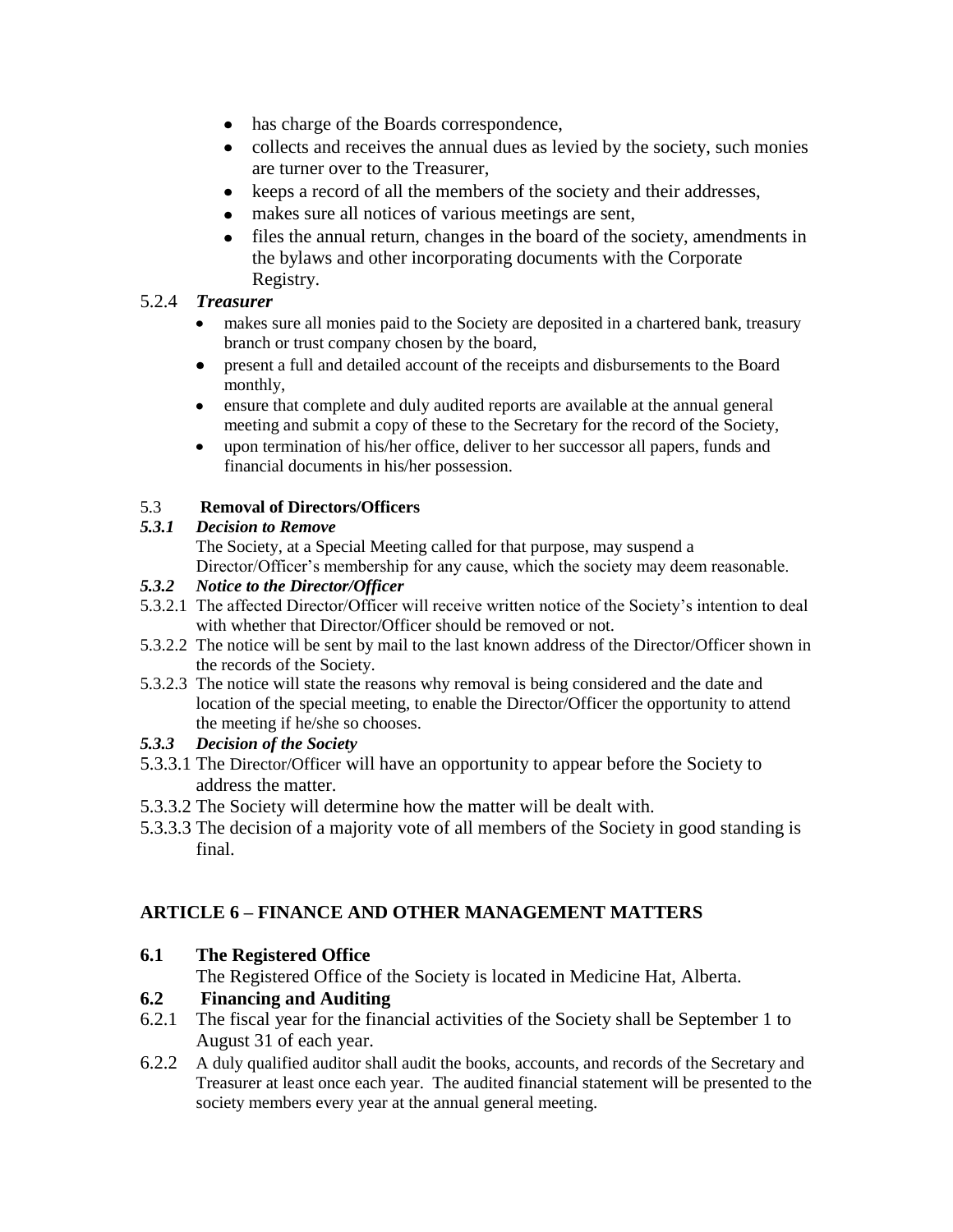- 6.2.3 The books and records of the society may be inspected by any member of the society at the Annual meeting or at anytime upon giving reasonable notice and arranging a time satisfactory to the officer or officers having charge of same.
- 6.2.4 Each member of the Board shall at all times have access to such books and records.

## **6.3 Cheques and Contracts of the Society**

- 6.3.1 The designated Board members may sign all cheques drawn on the monies of the Society. Two signatures are required on all cheques.
- 6.3.2 The President and Vice-President or Secretary or Treasurer must sign all contracts of the Society.

# **6.4 Borrowing Powers**

6.4.1 The Society may borrow or raise funds to meet its objectives. The Board decides the amounts and ways to raise money, including giving or granting security.

# **6.5 Remuneration**

- 6.5.1 No Member or Board member of the Society receives any payment for his services as a Member or Board member.
- 6.5.2 Reasonable expenses incurred while carrying out duties of the Society may be reimbursed upon Board approval.

# **ARTICLE 7 – AMENDING THE BYLAWS**

- 7.1 These Bylaws may be cancelled, altered or added to be a Special Resolution at any Annual General or Special General Meeting of the Society.
- 7.1.1 The twenty-one (21) days' notice of the Annual General or Special General Meeting of the Society must include details of the proposed resolution to change the Bylaws.
- 7.1.2 The amended bylaws take effect after approval of the Special Resolution at the Annual General Meeting or Special General Meeting and accepted by the Corporate Registry of Alberta.

# **ARTICLE 8 – SOCIETY SEAL**

8.1.1 At this time, there is no Society Seal for the Fellowship of St. Francis Xavier Elementary School – 509930400.